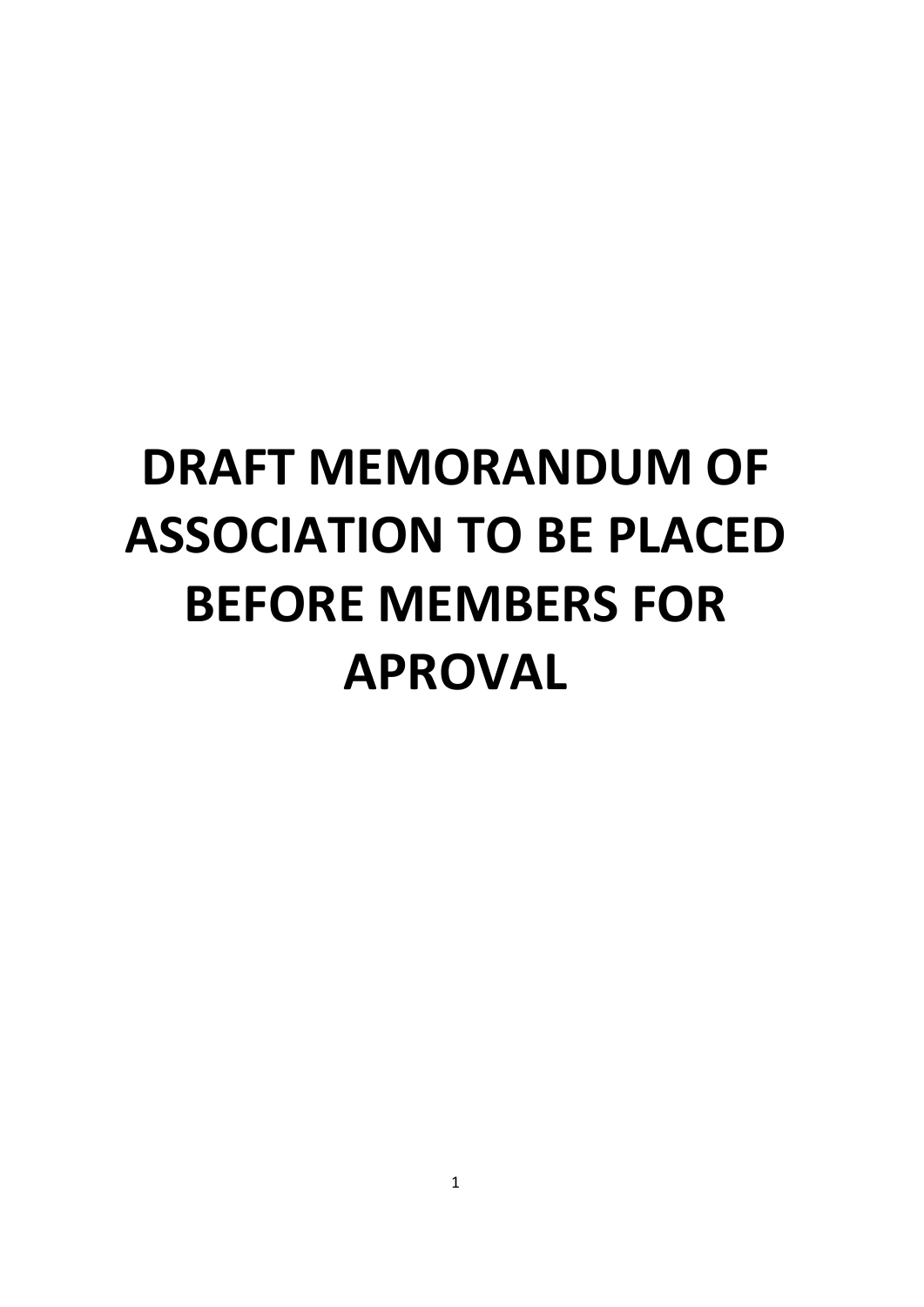तात करते समय संबंधित कपर्या रोग कम्पना का सही पर्यापा जन्मा ने अवस्थ लिखें RERPEREDERERER GEPRERERER **SEE CREE DE CREE DE LA DE LA DE LA DE LA DE LA DE LA DE LA DE LA DE LA DE LA DE LA DE LA DE LA DE LA DE LA DE** प्रास्त बार्ड: मार. Form I. R. निगमन का प्रमाण-पत्र **Certificate of Incorporation** 91  $06, 204$  $of 19$ मै एतद बारा प्रमाणित वरता है कि कम्पनी त्रधिनियम, 1956 ( 1956 1 ) के अधीन निगमित की गई है सीर कम्पनी परिसीमित है। MO NOIA SPEND'S LILITED I hereby certify that is this day incorporated under the Companies Act, 1956 (No. 1 of 1956) and that the Company is limited by shares. मेरे इस्ताबर से बाब तारीस 28 की लोजें और उन्नोस सा बारह को दिया गया। NDE BENIN Given under my hand at GWALIOR this MARCH ....One thousand Nine hundred and ... day of Registrar <u>r</u><br>Sas sa gu ta tang di tanggan ng tang For Mid India Industries Ltd.,

Director,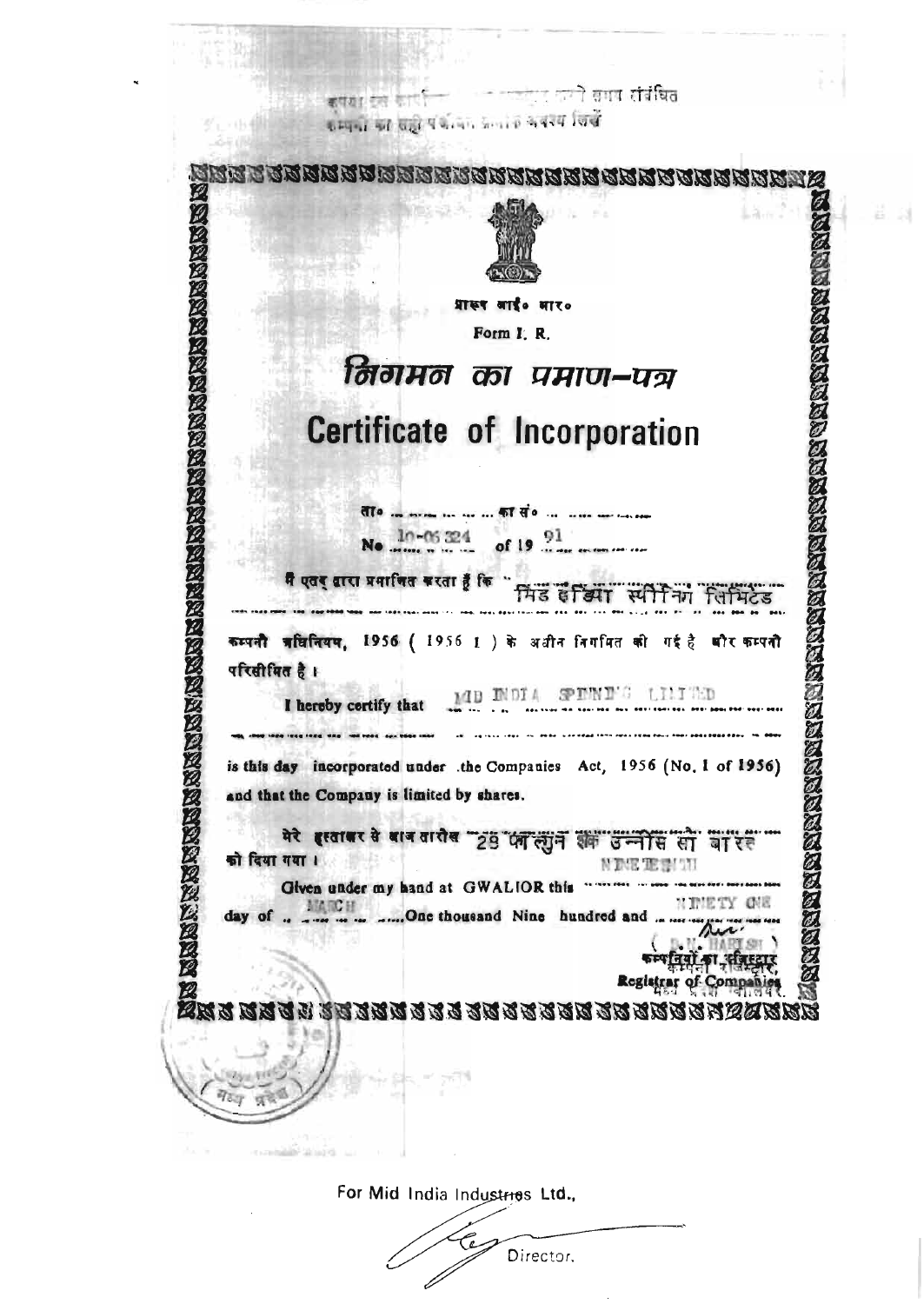कम्पनी न, 10-06324 सत्यमेव जयते कारवार प्रारम्भ करने के लिए प्रमाण-पत्र Cartificate for Commencement of Business कम्पनी अधिनियन, 1956 की धारा 149 (3) के अनुसरण में Pursuant of Section 149 (3) of the Companies Act 1956 मैं एतदद्वारा प्रमाणित करता हूं कि ""भिन्न इं स्थित रूपनि Contains जो कम्रानी अधिनियम 1956 के अधीन तारीख 2. मार्चे 1991 निर्गामत की गई ららる थी और जिनने आज विहिन प्रारूग में सम्यक् रूप से सत्यापित घोषणा फाइल कर दी है कि उत्तर अधिनियम की चारा 149 (1) (क) से लेकर (च) तक । 149 (2) (क) से ले हर (ग) तक की शर्तों का भनुपालन किया गया है, कारबार प्रारम्भ करने की हकदार हैं। I hereby certify that the ... \_.... ... which was incorporated under the Companies Act, 1956. on has this day filed a duly verified declaration in this prescribed from that the conditions of section 149 (1) (a) to  $(d)/149$  (2) (a) to c) of the said Act, have been complied with is entitled to commence 29 अगस्त 1991 business. मेरे हस्ताक्षर से यह तारीख \*\*\* में दिया गया। One thousand nine  $\ldots$   $\ldots$  day of this hundred and For Mid India Industries Ltd., Director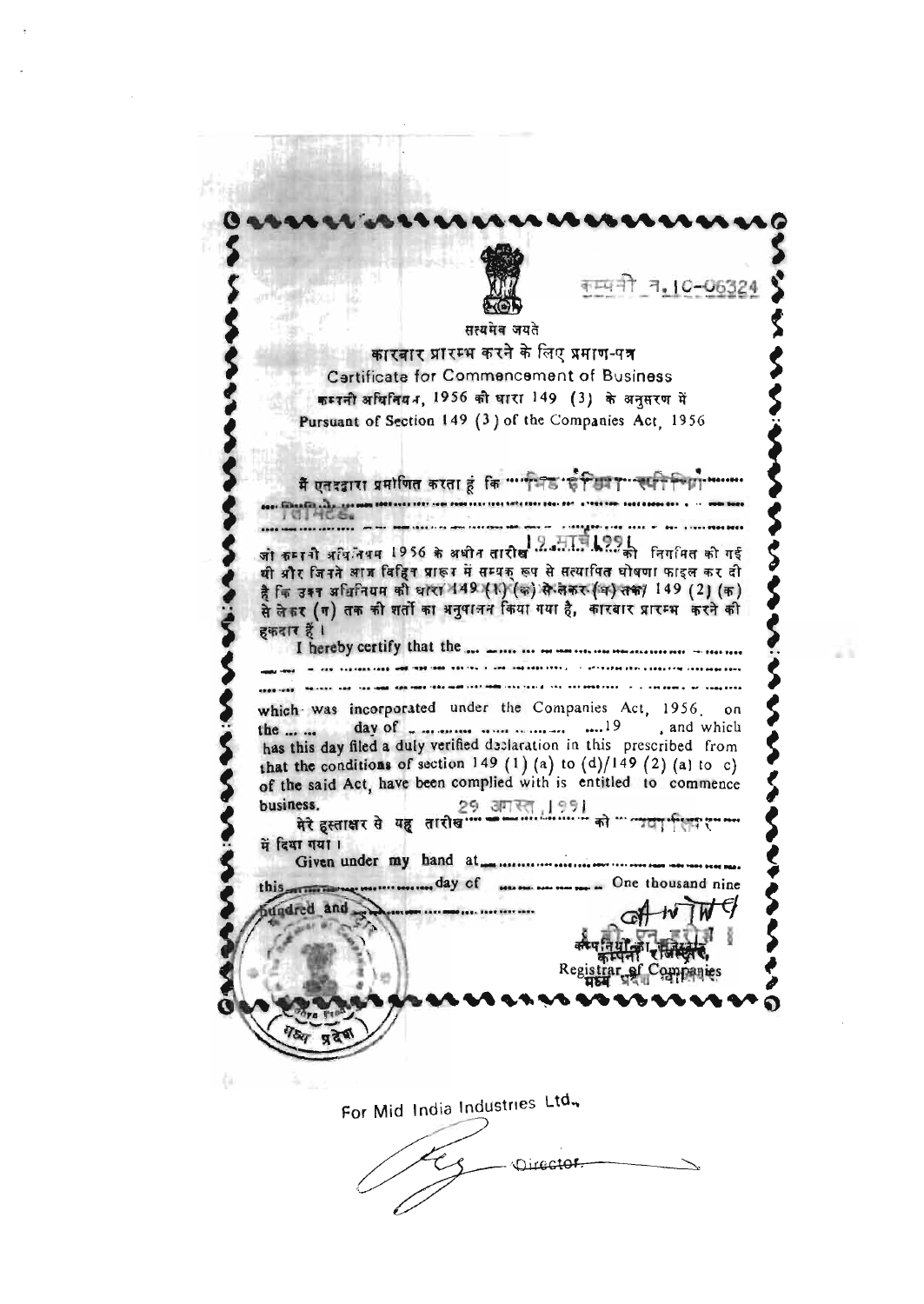Company No. 6324

FRESH CERTIFICATE OF INCORPORATION CONSEQUENT ON CHANGE OF NAME

In the Office of the Registrar of Companies, Machya Pradesh.

In the matter of sid India Spinning Limited

I hereby approve and signify in writing under section<br>21 of the Companies Act, 1956 (Act I of 1956) read with the Government of India, Department of Company Affairs, notification<br>No., G.S.R. 517 E dated the 24th June, 1985 the change of name<br>of the company from Mid India Spinning Limited

To Mid India Industries Limited.

And

I hereby sertify that 11d India Spinning Limited

which was originally incorpolity rated on 19.3.97 under the Companies Act, 1956. and under the name India Spinning Limited.

heving duly pessed the necessary<br>resolution in terms of section 21/22(1)(a)/22(1)(b) of the Co.Act.56<br>the name of the said company is this day changed to

MID INDIA INDUSTRIES LIMITED.

and this certificate is issued pursuant to section 23(1) of the said Act.

Given under my hand at GWALIOR this Twentyfirst

day of *February* One thousand nine hundred Ninety Five

as Let ( HAR LAL )

Rogistran of Companis<br>Machyar Fracel Gwalior.

For Mid India Industries Ltd.,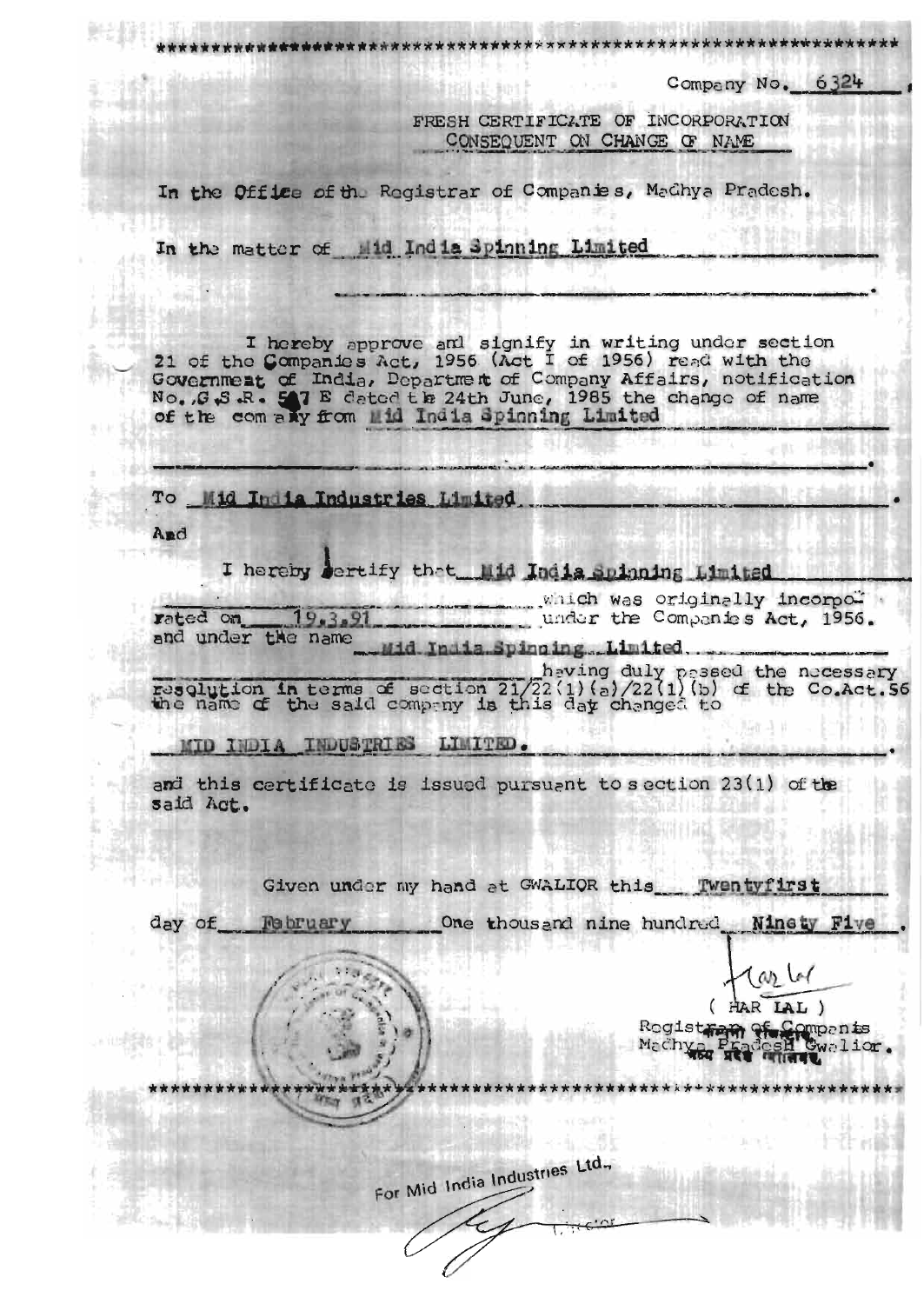

Registrar of companies, Gwalior 3rd Floor, A'Block Sanjay Complex, Madhya Pradesh, India, 474009

Corporate Identity Number: L17124MP1991PLC006324

#### **SECTION 13(1) OF THE COMPANIES ACT, 2013**

### Certificate of Registration of the Special Resolution Confirming Alteration of

#### Object Clause(s)

The shareholders of M/s MID INDIA INDUSTRIES LIMITED having passed Special Resolution in the Annual/Extra Ordinary General Meeting held on 25-09-2019 altered the provisions of its Memorandum of Association with respect to its objects and complied with the Section 13(1) of the Companies Act, 2013.

I hereby certify that the said Special Resolution together with the copy of the Memorandum of Association as altered has this day been registered.

Given under my hand at null this Eighth day of November Two thousand nineteen.

| IDS MINISTRY OF<br><b>ICORPORATE</b><br>AFFAIRS 4 | Dolphy signed by DS MINSTRY OF CORPORATE<br>AEGAIN'S A<br>DN: 4YBL 4YMINGTRY OF CORPORATE AFFAIRS.<br>our ROC WANTOR MP, co-salCo dent? 6209, striMADHYA<br>PRADESH, ASHAPIGMALIOR, 2.5.4.51 . REGISTERER OF<br>COMPANIES MP GWAI IOP 59/53 OCP A 91/5/9"<br>SANJAY COMPLEX JAYENDRA GWALIOR .<br>AMARINA HANDA TETA A TA FINASIA DA MAGAZINGAN TA TA<br>1275/hdd67b4bda67fcbfub388405.cn/OS MINISTRY OF<br>CORROR ATE AEEAIR S.A.<br>Reason: Latestin the accuracy and integrity of this<br><b><i><u>ANGLICA AT</u></i></b><br>Date: 2019.11.08 15:36:42 + 05301 |
|---------------------------------------------------|-------------------------------------------------------------------------------------------------------------------------------------------------------------------------------------------------------------------------------------------------------------------------------------------------------------------------------------------------------------------------------------------------------------------------------------------------------------------------------------------------------------------------------------------------------------------|
|                                                   |                                                                                                                                                                                                                                                                                                                                                                                                                                                                                                                                                                   |

RAJPAL SINGH

RoC - Gwalior Registrar of Companies

Mailing Address as per record available in Registrar of Companies office**:**

MID INDIA INDUSTRIES LIMITED

Textile Mill Area,, Station Road,, MANDSAUR, Madhya Pradesh, India, 458001

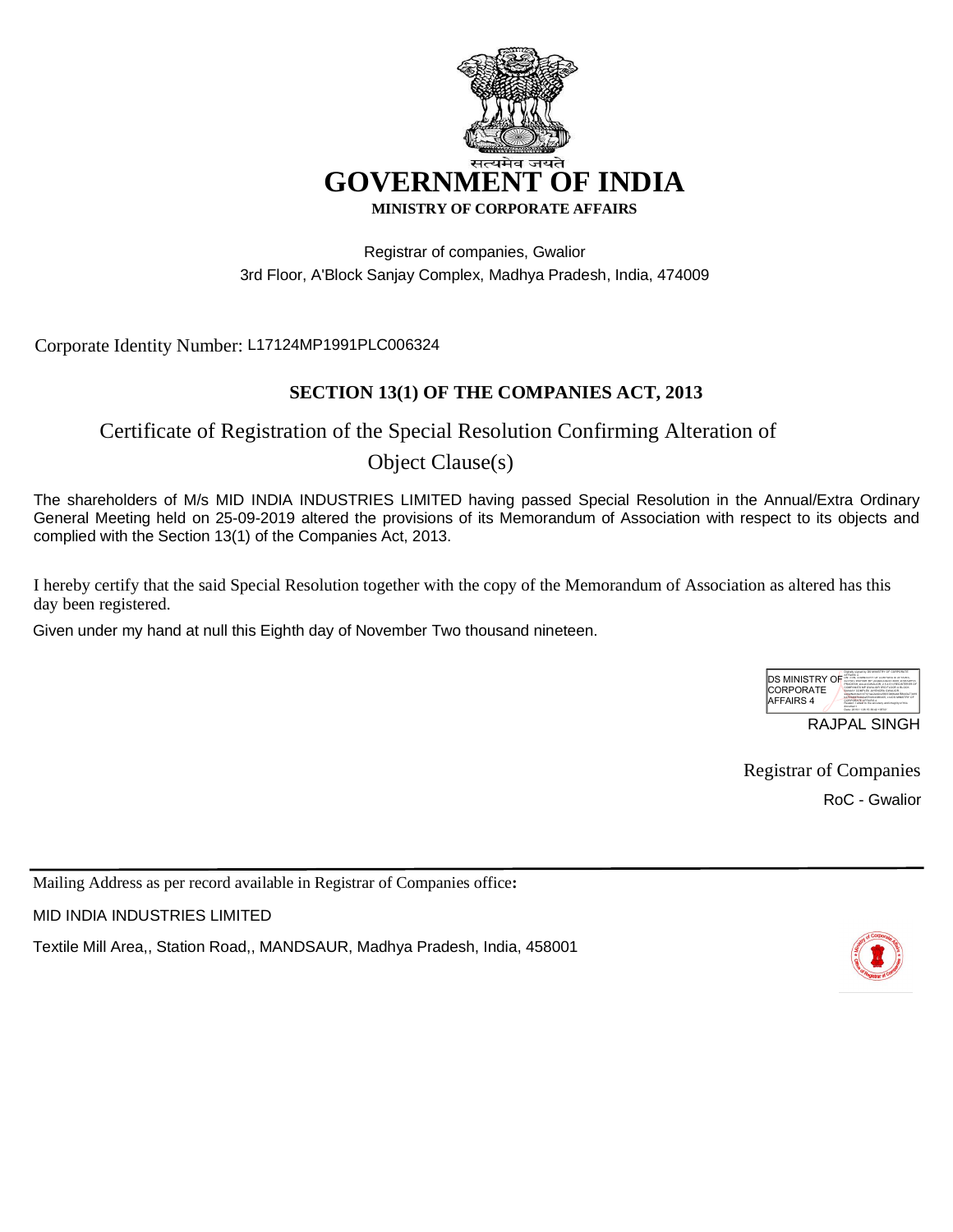# **THE COMPANIES ACT, 1956 & THE COMPANIES ACT, 2013**

## **COMPANY LIMITED BY SHARES**

# **MEMORANDUM OF ASSOCIATION OF**

## **MID INDIA INDUSTRIES LIMITED**

- I. The Name of the Company is MID INDIA INDUSTRIES LIMITED **.**
- II. The Registered Office of the Company will be situated in the State of Madhya Pradesh.
- III. The objects for which the Company is established are:

#### **[A] THE OBJECTS TO BE PURSUED BY THE COMPANY ON ITS INCORPORATION ARE AS UNDER:\***

- 1.To carry on the business of manufacturers, designers, stockiest, distributors, importers, exporters, spinners, weavers, ginners, pressers, packers, balers, liners, cleaners, processors, deublers, combers, knitters, dyers, bleachers, printers, calendars, sellers, buyers, mercerisers, barterers shippers of all products and merchanise, related to yarn, synthetics and textiles including cotton, linen, hemp, jute, silk, artificial silk rayon, nylon, man made synthetic fibres, staple synthetic yarn and wood hair**.**
- 1A. To carry on the business of Builders, Contractors, Developers and to acquire, purchase, sell, construct, develop, build, erect, demolish, repair, renovate, alter, let out, lease, license, exchange, furnish, fabricate, acquire tenements, occupational rights and other interest or rights inland, estate, buildings or building schemes, flats, apartments, houses, farms, roads, highways, railways, waterways, hospitals, schools, industrial sheds, pavements, concrete structures, godowns, shops, shopping malls & commercial complexes, control towers, water tanks, electric light, bridges, culverts, row houses, hutment, halls, conference houses, auditorium, buildings for dwelling and commercial purposes, public conveniences, townships, amusement & entertainment parks, recreation parks, holiday homes, warehouses, cold storages and other structural work and for such purpose prepare layouts, estimate plans, designs, specifications or models and to do any of the above activities on built, Operate and Transfer Basis (BOT) or on any other basis as may be declared to be covered under various schemes of State Governments, Central Government, Local Authorities etc. and to carry out any type of surveys including for Roads, Bridges, Dams etc. and to provide

#### \* Alteration in Object Clause of Memorandum of Association vide Special Resolution passed in Annual General Meeting held on 25<sup>th</sup> September, 2019.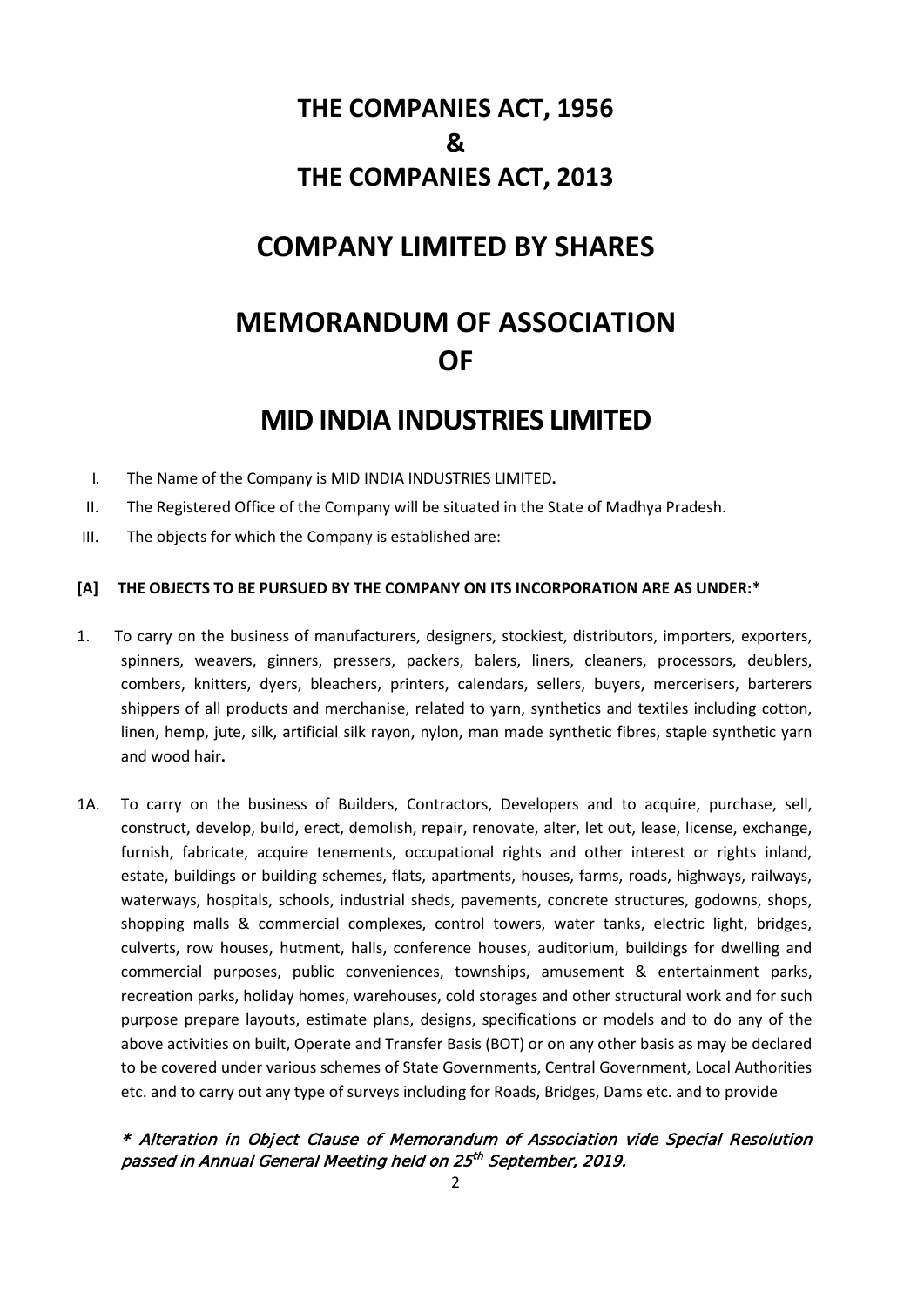consultancy in respect of any of the above matters and to carry on the business of integrated township development involving provision of residential, educational, medical, community, commercial or institutional buildings, Apartments, Swimming Pools, Utilities, Multiplexes, landscaped open plots and creation of required facilities including roads, water supply, water treatment, sanitation and sewerage systems and solid waste treatment and management systems.\*

- 1B. To carry on in India or elsewhere the business as traders, merchants, wholesalers, retailers, liasioners, stockists, distributors, importers, exporters, intermediaries, middle men, brokers, suppliers, indentors, C&F agents, commission agents, buying agents, selling agents, or otherwise to exchange, load, unload, handle, deal in all types of machinery equipments, furniture, components, goods, articles, things, products, agri and non-agri commodities, consumables, packaging materials, food products, accessories, cloths, garments, spare parts, ingredients, systems, substances, instruments, chemicals, devices, fittings, tools, dies, jigs, compounds, raw materials, by-products, semi-finished products, materials, wastes, residues, derivatives, appliances, stores, preparations, mixtures, vehicles and other items and units used in any industry, commerce, transport, public welfare needs, defence, aviation, agriculture, constructions, power, transmission, pollution or in any other field.\*\*
- [B] **MATTERS WHICH ARE NECESSARY FOR FURTHERANCE OF THE OBJECTS SPECIFIED IN CLAUSE III (A) ARE AS UNDER\***
- 2. To acquire, takeover or amalgamate with any business institution, society, Association and Company which has objects, altogether partly, similar to the objects of the company, on such lawful terms agreement with the owner of the business subject to the provision of the Monopolies and Restrictive Trade Practices Act, 1969.
- 3. To open saving, fixed Deposit, Recurring and other Accounts with post office or to keep deposit of money with any persons with a view to earn interest and to raise fund.
- 4. To establish and maintain the Branches, Depots and Agencies in India and elsewhere and to appoint Dealers, Agents and stockiest for the purpose of the Company, subject to law in force.
- 5. To raise fund or to borrow loan or provide for or secure the repayment to loans borrowed or guaranteed by the company in such lawful manner, as may be expedient, and in particular by mortgage charge of whole or any part of the property and effects or by the issue of debentures stock (perpetual otherwise) charged upon or any of the company's property (whether) present or future including its uncalled or unpaid share capital and redeem or pay for the same, but the company shall, not do the banking business defined under the Banking Regulations Act 1949. This will also be subject to section 73 of the Companies Act 2013 and Rules made there under and directives of RBI.
- 6. To lease, let out on hire, mortgage, pledge, sell or other wise dispose of the whole or any part undertaking of the company, or any business, right or interest therein, in such manner and for such consideration as the company may deem fit.
	- \* Alteration in Object Clause of Memorandum of Association vide Special Resolution passed in Annual General Meeting held on 25<sup>th</sup> September, 2019.
	- \*\*Alteration in Object Clause of Memorandum of Association vide Special Resolution passed in Annual General Meeting held on 20<sup>th</sup> September, 2021.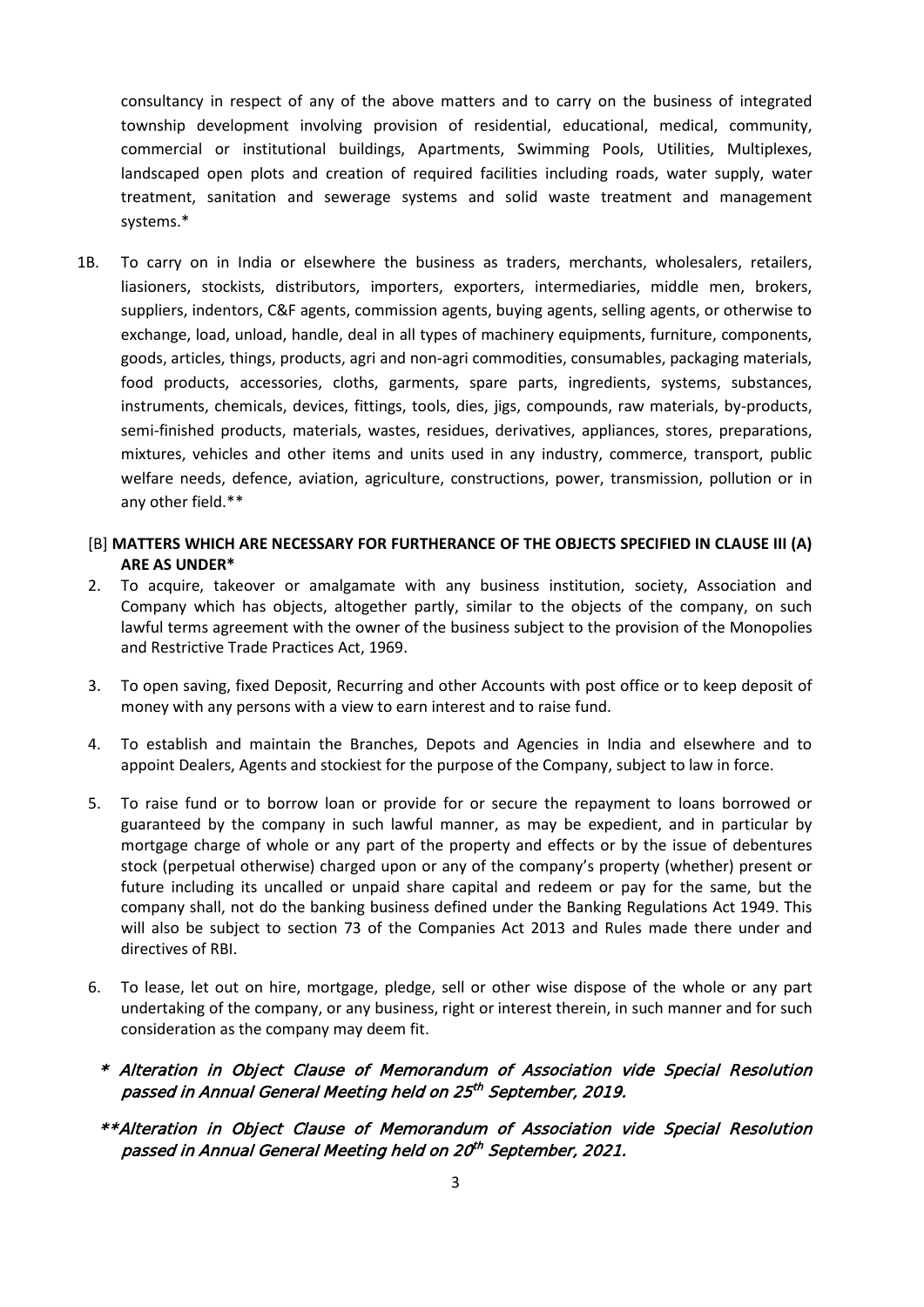- 7. To appoint directors of any subsidiary company or any other company or may be interested.
- 8. To purchase and or erect plant and machinery for any of the purposes and objects herein mentioned.
- 9. To pay out the funds of the company, all expenses of or incidental to the formation, registration and establishment of the Company or the issue of its capital or any modification of its Memorandum and Articles of Association and of application to Court on behalf of the Company.
- 10. To promote and work for companies, association, joint-ventures and firm authorized to carry on business wholly or partly similar to those of this company.
- 11. To make, draw, sign, accept and endorse, execute and on behalf of the company, bills of exchange, Promissory Notes Cheques, Hundies, Securities, Bonds, Documents of Title, Negotiable, Transferable and nontransferable instruments and documents but amounting to the business of the banking company subject to Reserve Bank of India directives.
- 12. To appoint Trustees to hold securities on behalf and protect the interest of the company, its members, debenture holders and customers.
- 13. To distribute in species whole or any of the assets, effects and liabilities, of the company amongst its members and creditors, subject to the provision of the Companies Act, 2013.
- 14. To promote and aid in promoting, enter into partnership for sharing profit, joint ventures or subcontract with any person, firm or Company carrying on any business capable of being conducted so as to be of Advantageous to this Company and to acquire or join in acquiring any such business.
- 15. To enter in to collaboration, joint-venture or to deal with foreign or local persons, association, their agents local or foreign Government Authorities for setting up of industries and plants or for the supply of plant machinery, tools, equipments, technical know-how, technical expertise, in cences, patents, instruments and things for any purpose in connection with the business of the Company.
- 16. To start, maintain, construct or make contributions or donations in cash or kind to such Charitable Dispensaries, Charitable institution, Temples, Hospitals, Health Centers, Clubs, Libraries, Schools or other institutions or societies which the Company deems proper in the interest of the staff of the Company or society as a whole.
- 17. To establish, work and maintain, for the use if Company's directors, officers, employees, suppliers, customers or other hotels, restroom, guest houses, restaurents, refreshment room, theater, cinema, musical, dancing and dramatic performances and entertainments, games, Hall, out-door and indoor hospital and dispensaries, collage, school, training center and cultural institutions, markets, shops, laundry, reading rooms and libraries.
- 18. To apply for purchase or otherwise, acquire any patents rights, inventions, Trade-Marks, designs, rights, secrets, regarding trade, commerce and manufacture and use them and otherwise to account the property rights or information therein.
- 19. To repair, alter, remodel, renovate, convert and prepare for resale and resell any goods from time to time belonging to the company.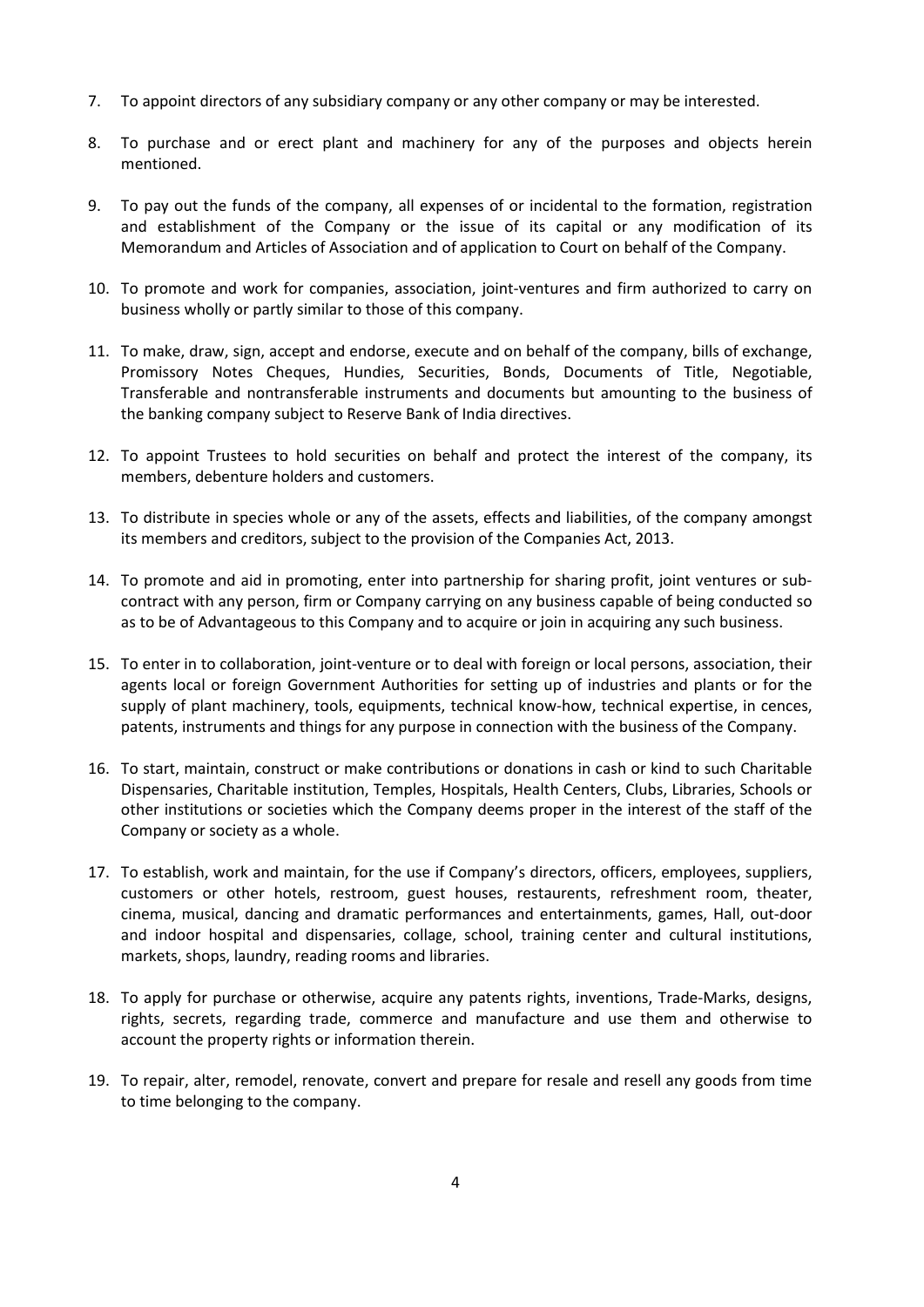- 20. To establish or promote or be interested in establishing or promoting any companies for the purpose of acquiring all or any property, rights and liabilities of the Company for any purpose whatsoever and to transfer any such company, any property of this company and to place or guarantee the placing of underwrite acquire all or any part of the shares, debentures or other securities of any such other company and to subsidise or otherwise assist such other company.
- 21. To apply for promote and obtain or defend any Act of parliament, charter, privilege, license any Government, State or Municipality or provisional order in the interest of the Company.
- 22. Subject to the provisions of the Act to give to any officers, servants or employees of the Company any share or interest in the profit of Company's business or any branch thereof whether carried on by company or through the agency of any subsidiary company and for that purpose to enter into such arrangements as the company may think fit.
- 23. To invest and deal with the money of Company not immediately required in such lawful manner as may, from time to time, be determined.
- 24. To act as agents or brokers and as trustees for any person or Company and to undertake and perform subcontract in any part of the world either alone or jointly with others.
- 25. To procure the incorporation or registration of the Company in any country, state or place and to establish and regulate agencies for the purpose of the company's business.
- 26. To establish and run training centers for staff and to improve the credit and public confidence and to avoid or minimize any financial or other disturbances and to do all such other things as may be deemed incidental or conducive to the attainment if the object of the company.
- **IV. The Liability of member(s) is limited and this liability is limited to the amount unpaid, if any, on the shares held by them.\***
- **V.** The Authorised share capital of the Company is Rs. 30,00,00,000 (Rupees Thirty Crores) divided into 3,00,00,000 (Three Crore) Equity Shares of Rs. 10/- (Rupees Ten) each, with the rights, privileges and conditions attaching thereto as are provided in the Regulations of the Company for the time being, with the power to increase and reduce the capital of the company and to divide the share capital for the time being into several classes to attach thereto respectively such preferential rights privileges or conditions as may be determined by or in accordance with the Regulations of the company and to vary, modify or abrogate any such rights, privileges or conditions in such manner as may, for the time being, be provided by the regulations of the company, subject to the Companies Act, 2013.
	- \* Alteration in Liability Clause of Memorandum of Association vide Special Resolution passed in Annual General Meeting held on 25<sup>th</sup> September, 2019.